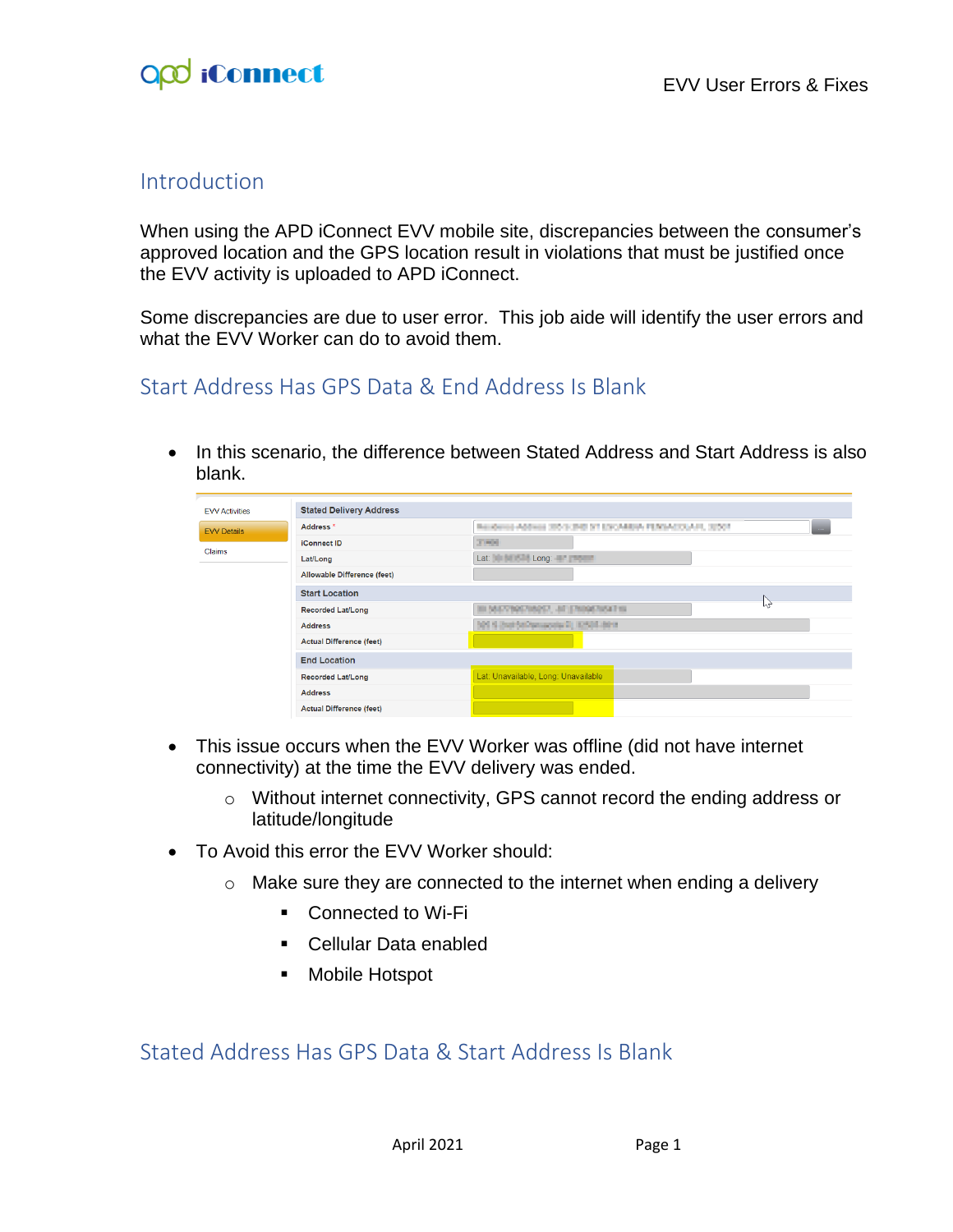# O<sub>co</sub> iConnect

• In this scenario, the consumer's approved location is recorded accurately, but there is no data in the Start Location section of the EVV Details

| <b>EVV Activities</b> | <b>Stated Delivery Address</b>                                                           |                                      |  |  |  |  |
|-----------------------|------------------------------------------------------------------------------------------|--------------------------------------|--|--|--|--|
| <b>FVV Details</b>    | Residence Johnson 13 to MN 1986. Territologi ZACE MANU FL 22/401<br>Address <sup>*</sup> |                                      |  |  |  |  |
| Claims                | <b>iConnect ID</b>                                                                       | 22104                                |  |  |  |  |
|                       | Lat/Long                                                                                 | Lat: 2 - 2 - 2 - Long: 2 - 2 - 2 - 2 |  |  |  |  |
|                       | Allowable Difference (feet)                                                              |                                      |  |  |  |  |
|                       | <b>Start Location</b>                                                                    |                                      |  |  |  |  |
|                       | <b>Recorded Lat/Long</b>                                                                 | Lat: Unavailable, Long: Unavailable  |  |  |  |  |
|                       | <b>Address</b>                                                                           |                                      |  |  |  |  |
|                       | <b>Actual Difference (feet)</b>                                                          |                                      |  |  |  |  |
|                       | <b>End Location</b>                                                                      |                                      |  |  |  |  |
|                       | <b>Recorded Lat/Long</b>                                                                 | Lat: Unavailable, Long: Unavailable  |  |  |  |  |
|                       | <b>Address</b>                                                                           |                                      |  |  |  |  |
|                       | <b>Actual Difference (feet)</b>                                                          |                                      |  |  |  |  |

- This issue occurs when the EVV Worker is connected to internet when the EVV delivery is started, but geolocation services are disabled on their device.
- To avoid this issue, the EVV Worker should ensure Location Services are enabled for the browser that launches when the EVV icon is clicked.
	- o Enabling Location Services for the iDaptive App is not the same
	- o Location Services are typically in the Settings on your device
	- o Screenshots of common device examples are shown below. Your device may be different. If you cannot find the Location Services for your device, contact your mobile provider. APD Helpdesk **will not** be able to assist with this.

|         | all vodafone UK<br>15:40<br>Settings | icta.         |                | all vodafone UK 学<br>15:40<br>< Settings<br>Privacy | 090           |                        | all vodafone UK<br>15:40<br>< Privacy<br><b>Location Services</b>                                                                                                    | ■国              |
|---------|--------------------------------------|---------------|----------------|-----------------------------------------------------|---------------|------------------------|----------------------------------------------------------------------------------------------------------------------------------------------------------------------|-----------------|
| $\odot$ | General                              | $\rightarrow$ |                |                                                     |               |                        |                                                                                                                                                                      |                 |
| g       | Control Centre                       | $\rightarrow$ | $\overline{1}$ | <b>Location Services</b>                            | On >          |                        | <b>Location Services</b>                                                                                                                                             |                 |
|         | Display & Brightness                 |               | Ы              | Tracking                                            | ь             |                        | <b>Location Alerts</b>                                                                                                                                               |                 |
| Đ       | Home Screen                          | ь             | 鱼              | Contacts                                            | $\mathcal{P}$ |                        | Location Services uses GPS. Bluetooth, and crowd-<br>sourced Wi-Fi hotspot and mobile phone mast locations<br>to determine your approximate location. About Location |                 |
|         | Accessibility                        | $\geq$        |                |                                                     |               |                        | Services & Privacy                                                                                                                                                   |                 |
|         | Wallpaper                            | $\rightarrow$ | 疆              | Calendars                                           | $\geq$        |                        | Share My Location                                                                                                                                                    |                 |
|         | Siri & Search                        | s             |                | Reminders                                           | $\mathcal{I}$ |                        | This iPhone is being used for location sharing.                                                                                                                      |                 |
|         | Touch ID & Passcode                  | $\geq$        |                | Photos                                              | $\rightarrow$ |                        | Safari Websites                                                                                                                                                      | - While Using > |
| \$06    | <b>Emergency SOS</b>                 | 5             |                | Bluetooth                                           | $\geq$        | $\widehat{\mathbf{x}}$ | Sound Touch                                                                                                                                                          | While Using >   |
|         | <b>Exposure Notifications</b>        | s             |                | Local Network                                       | s             | œ                      | Subway <sup>®</sup>                                                                                                                                                  | While Using >   |
|         | Battery                              |               |                | Microphone                                          | $\mathcal{S}$ | G                      | Taco Bell UK                                                                                                                                                         | While Using >   |
|         | Privacy                              |               |                | Speech Recognition                                  | $\rightarrow$ | ິ                      | Tapo                                                                                                                                                                 | $Ask$ >         |
|         |                                      |               |                | Camera                                              | $\rightarrow$ |                        | <b>Tuneln Radio</b>                                                                                                                                                  | While Using >   |
|         | App Store                            | s             |                | Health                                              | 5             | <b>Grad</b>            | <b>Uher</b>                                                                                                                                                          | While Lising    |

■ iPhone Example: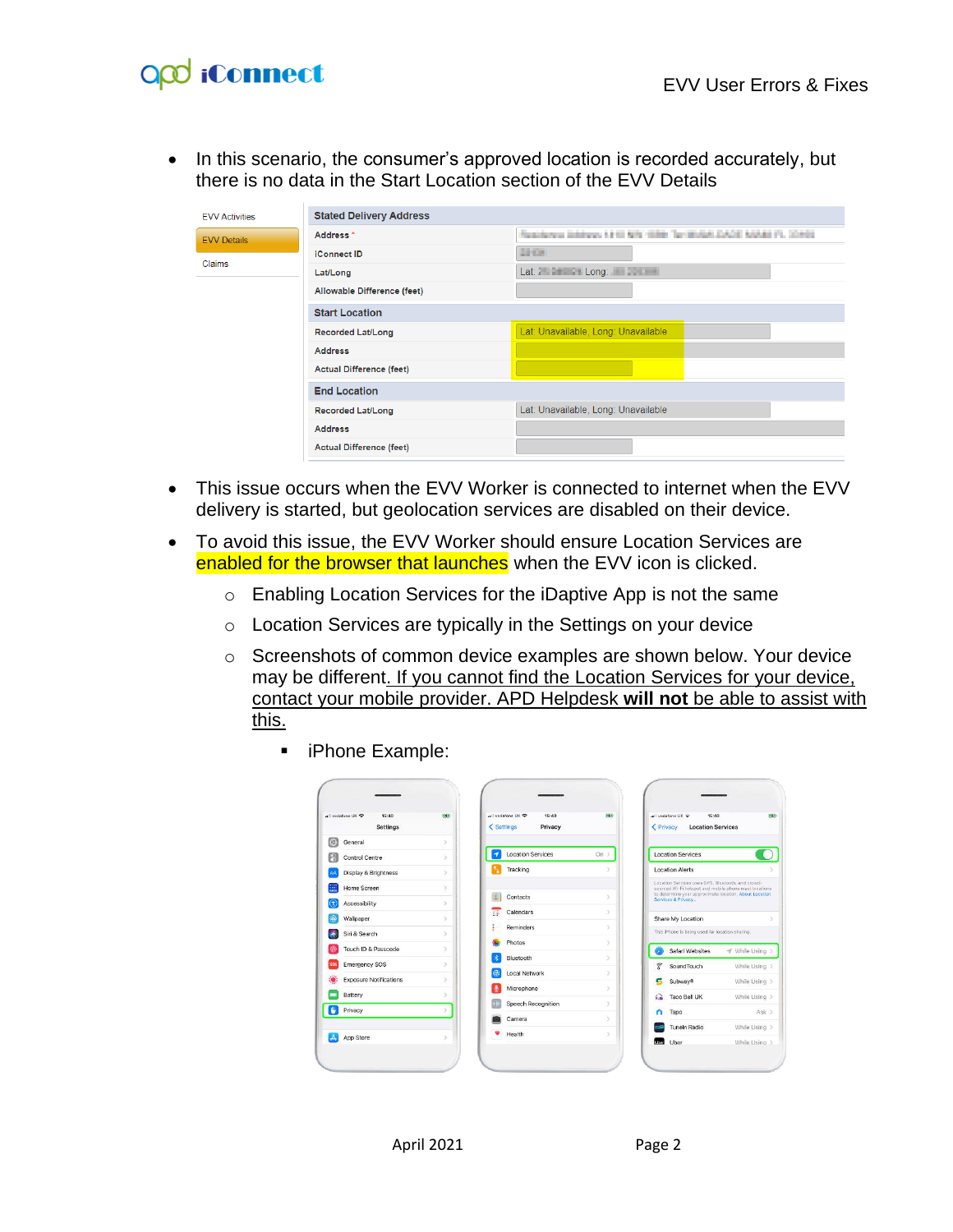## **QQ** iConnect

ſ



### Stated Address Has No GPS Data & End Address Is Blank

• In this scenario, there is no Lat/Long for the Stated Delivery Address and Lat and Long show as "Unavailable" for the End Location.

| <b>EVV Activities</b> | <b>Stated Delivery Address</b>  |                                                                                |
|-----------------------|---------------------------------|--------------------------------------------------------------------------------|
| <b>EVV Details</b>    | Address <sup>*</sup>            | Residence Address In Plantados (c Apt 234 m) cata RIM/EX 1/2010 BCASHIR, 12300 |
|                       | <b>iConnect ID</b>              | <b>GMES</b>                                                                    |
| Claims                | Lat/Long                        | Lat: Long:                                                                     |
|                       | Allowable Difference (feet)     | 500                                                                            |
|                       | <b>Start Location</b>           |                                                                                |
|                       | <b>Recorded Lat/Long</b>        | FEDERATING ALL GO GROUP EDGE FOR                                               |
|                       | <b>Address</b>                  | FOR ENAUL PASSWORK CORRECTOR                                                   |
|                       | <b>Actual Difference (feet)</b> |                                                                                |
|                       | <b>End Location</b>             |                                                                                |
|                       | <b>Recorded Lat/Long</b>        | Lat: Unavailable, Long: Unavailable                                            |
|                       | <b>Address</b>                  | 14 Parkation Dr Apt (104's ESA) BEACH FL 50995                                 |
|                       | <b>Actual Difference (feet)</b> |                                                                                |
|                       |                                 |                                                                                |

• This issue occurs when the EVV Delivery auto-ended after 24 hours. The APD iConnect EVV mobile site lists the Stated Address as the Ending Address when the delivery auto-ends.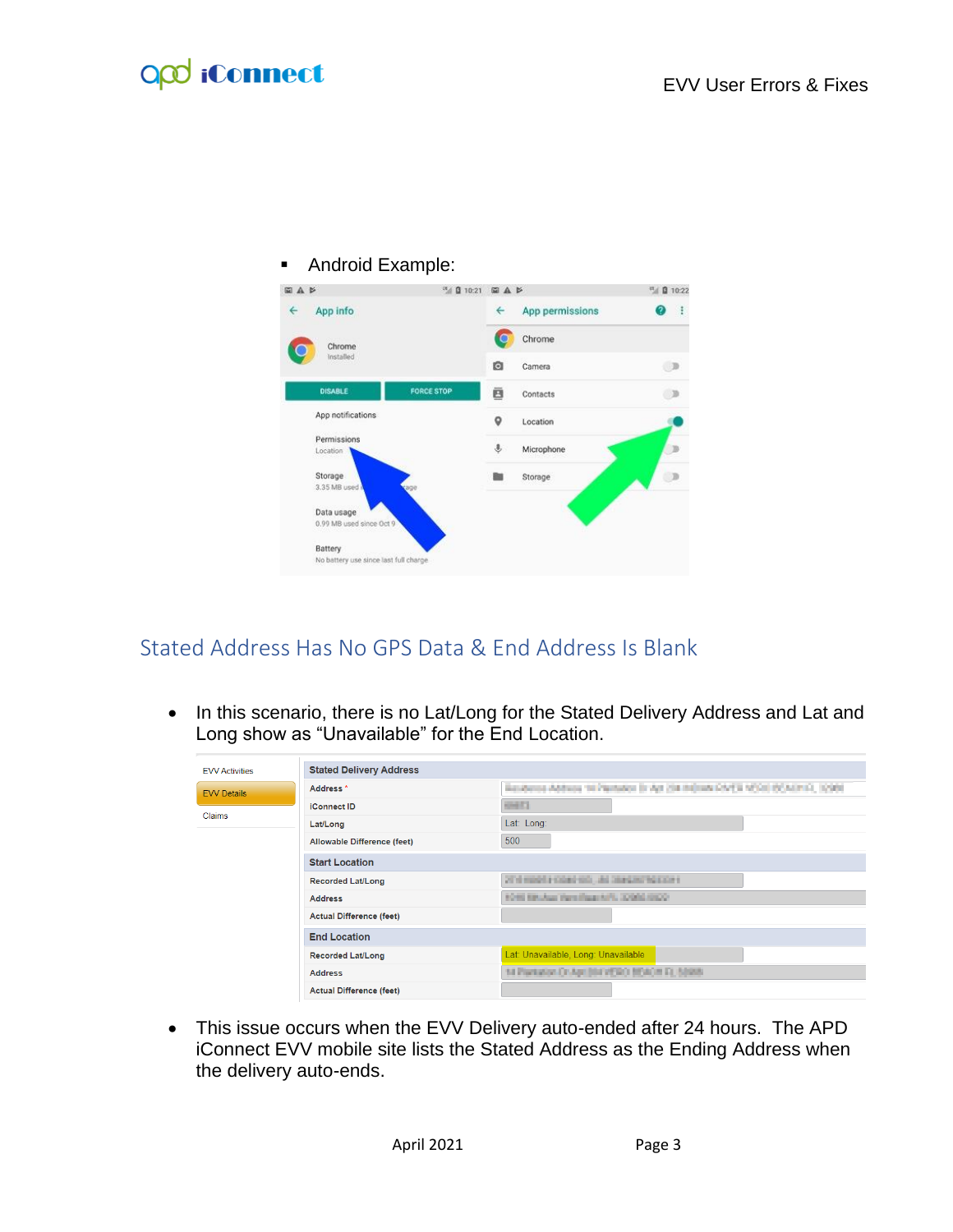## O<sub>co</sub> iConnect

• To avoid this issue, the EVV Worker should end the delivery rather than letting the system auto-end after 24 hours.

#### Stated Address GPS Data = 0 & Start Address Is Blank

• In this scenario, the latitude/longitude for the state address is blank, even though the address was selected correctly

| <b>EVV Activities</b> | <b>Stated Delivery Address</b>  |                                                                      |  |  |  |  |
|-----------------------|---------------------------------|----------------------------------------------------------------------|--|--|--|--|
| <b>EVV Details</b>    | Address *                       | Residence Address (Consumer): 2001 Fig. 2001 Fig. 1002 Fig. 11 The T |  |  |  |  |
| <b>Killian</b>        | <b>iConnect ID</b>              | $\frac{1}{2}$                                                        |  |  |  |  |
| Claims                | Lat/Long                        |                                                                      |  |  |  |  |
|                       | Allowable Difference (feet)     | 500                                                                  |  |  |  |  |
|                       | <b>Start Location</b>           |                                                                      |  |  |  |  |
|                       | Recorded Lat/Long               | Lat: Unavailable, Long: Unavailable                                  |  |  |  |  |
|                       | <b>Address</b>                  | Unavailable                                                          |  |  |  |  |
|                       | <b>Actual Difference (feet)</b> |                                                                      |  |  |  |  |
|                       | <b>End Location</b>             |                                                                      |  |  |  |  |
|                       | Recorded Lat/Long               | Lat: Unavailable, Long: Unavailable                                  |  |  |  |  |
|                       | Address                         | Unavailable                                                          |  |  |  |  |
|                       | <b>Actual Difference (feet)</b> |                                                                      |  |  |  |  |

- This issue occurs when the EVV Worker did not have internet connectivity, but Location Services are not enabled.
- To avoid this issue, the EVV worker should ensure they are connected to the internet
	- o Connected to Wi-Fi
	- o Cellular Data Enabled
	- o Mobile Hotspot
- AND, the EVV should ensure Location Services are enabled for the browser that launches when the EVV icon is clicked.
	- o Enabling Location Services for the iDaptive App is not the same
	- o Location Services are typically in the Settings on your device
	- o Screenshots of common device examples are shown below. Your device may be different. If you cannot find the Location Services for your device, contact your mobile provider. APD Helpdesk **will not** be able to assist with this.
		- iPhone Example: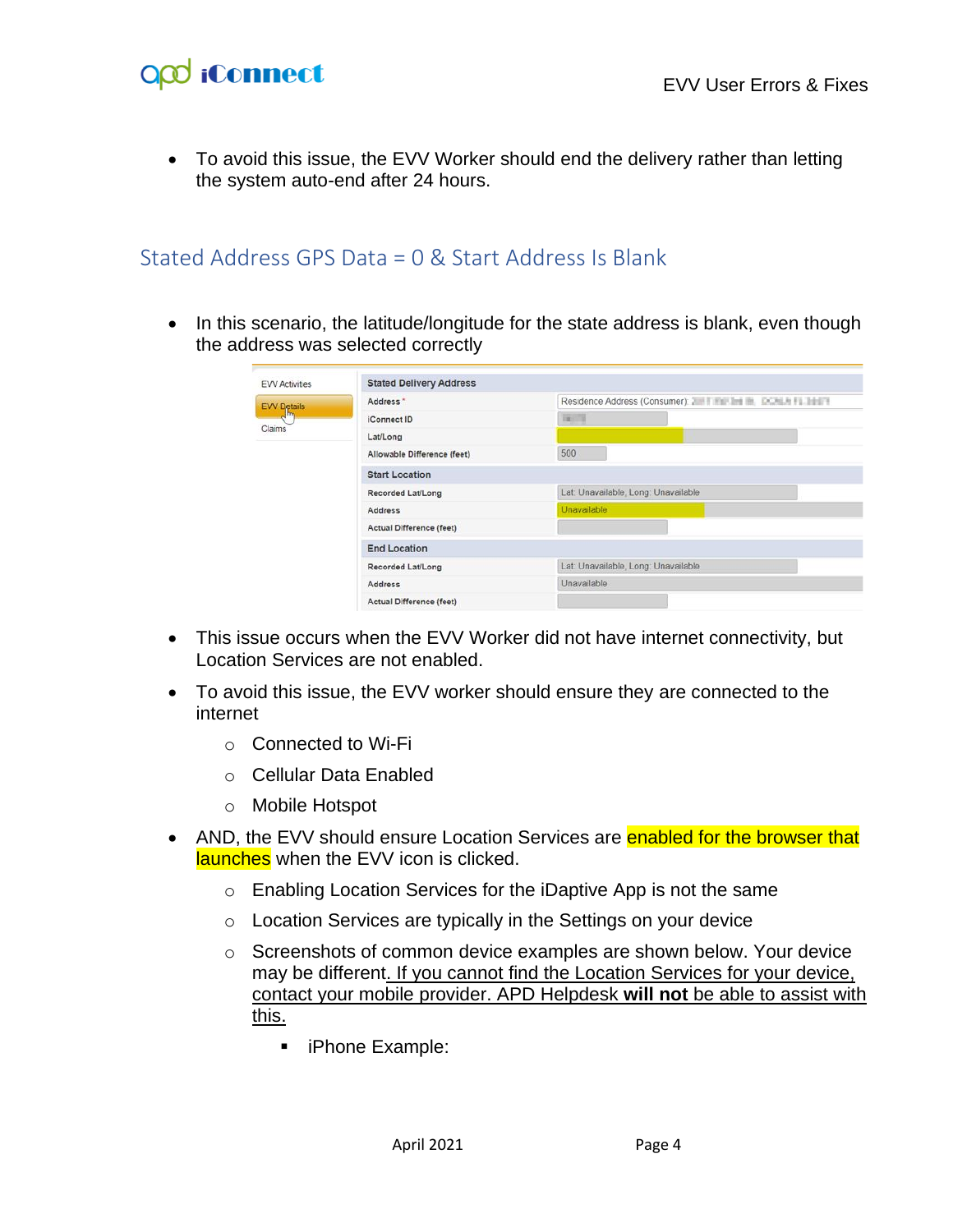## **QQ** iConnect

| all vodafone UK<br>15:40<br>Settings | icta)         |                          | all vodatone UK 学<br>15:40<br>< Settings<br>Privacy | (byt)         | < Privacy   | all vodafone UK<br>15:40<br><b>Location Services</b>                                                                                                                 | ■国              |
|--------------------------------------|---------------|--------------------------|-----------------------------------------------------|---------------|-------------|----------------------------------------------------------------------------------------------------------------------------------------------------------------------|-----------------|
| $\odot$<br>General                   | $\rightarrow$ |                          |                                                     |               |             |                                                                                                                                                                      |                 |
| B<br>Control Centre                  | 5             | $\overline{\mathcal{L}}$ | <b>Location Services</b>                            | $On$ >        |             | <b>Location Services</b>                                                                                                                                             |                 |
| Display & Brightness                 | 5             |                          | Tracking                                            | $\mathbf{r}$  |             | <b>Location Alerts</b>                                                                                                                                               |                 |
| 躢<br>Home Screen                     | $\rightarrow$ | 阊                        | Contacts                                            | 5             |             | Location Services uses GPS. Bluetooth, and crowd-<br>sourced Wi-Fi hotspot and mobile phone mast locations<br>to determine your approximate location. About Location |                 |
| Accessibility                        | $\rightarrow$ |                          |                                                     |               |             | Services & Privacy                                                                                                                                                   |                 |
| Wallpaper                            | $\rightarrow$ | 霊                        | Calendars                                           | $\rightarrow$ |             | Share My Location                                                                                                                                                    |                 |
| Siri & Search                        | s             | ٠                        | Reminders                                           | $\mathcal{I}$ |             | This iPhone is being used for location sharing.                                                                                                                      |                 |
| Touch ID & Passcode                  | $\rightarrow$ |                          | Photos                                              | $\rightarrow$ |             | Safari Websites                                                                                                                                                      | - While Using > |
| <b>Emergency SOS</b>                 | $\rightarrow$ |                          | Bluetooth                                           | $\mathcal{L}$ | F           | Sound Touch                                                                                                                                                          | While Using >   |
| <b>Exposure Notifications</b>        | $\rightarrow$ |                          | Local Network                                       | $\mathcal{S}$ | G           | Subway <sup>®</sup>                                                                                                                                                  | While Using >   |
| Battery                              | ь             |                          | Microphone                                          | $\rightarrow$ | ഭ           | Taco Bell UK                                                                                                                                                         | While Using >   |
| Privacy                              |               |                          | Speech Recognition                                  | $\rightarrow$ | n           | Tapo                                                                                                                                                                 | $Ask$ >         |
|                                      |               |                          | Camera                                              | $\rightarrow$ |             | <b>Tuneln Radio</b>                                                                                                                                                  | While Using >   |
| App Store                            | $\mathcal{P}$ |                          | Health                                              | $\mathcal{S}$ | <b>Line</b> | <b>Uher</b>                                                                                                                                                          |                 |

Android Example:



### State Address Has No GPS Data But, There Is An Address and a Start Address

• In this scenario, the EVV worker selected the approved location address and a Start Address shows, but there is no Lat/Long for the Stated Address.